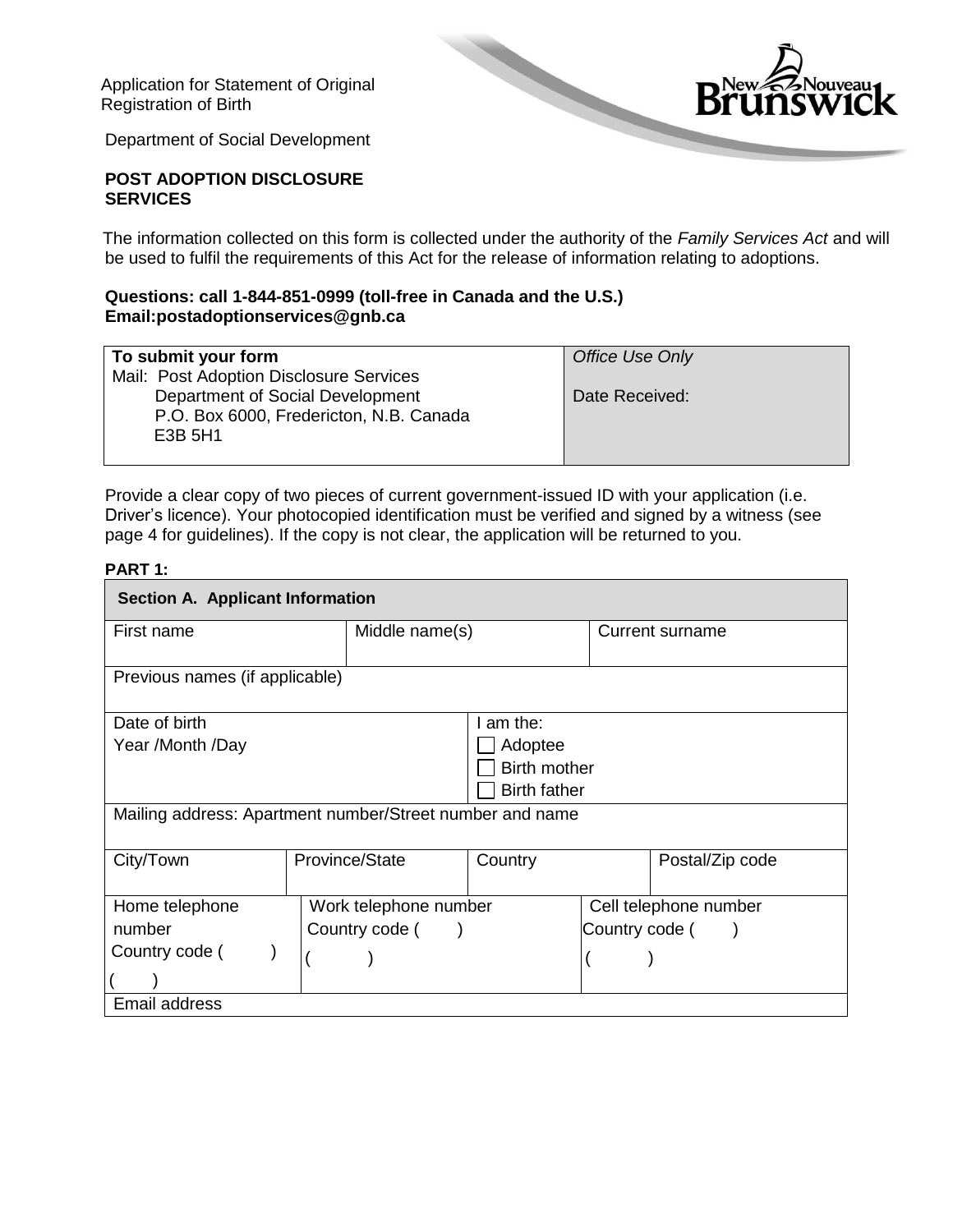# **PART 2:**

| <b>Birth and Adoption Information</b>                               |                                         |                                                                 |                                         |  |  |
|---------------------------------------------------------------------|-----------------------------------------|-----------------------------------------------------------------|-----------------------------------------|--|--|
| If you are the birth parent, please fill out the<br>sections below: |                                         | If you are the adoptee, please fill out the<br>sections below:  |                                         |  |  |
| Child's full name at birth, if known:                               |                                         | Adoptee's full name:                                            |                                         |  |  |
| Child's date of birth<br>Year/Month/Day                             | Child's place of birth                  | Adoptee's date of birth<br>Year/Month/Day                       | Adoptee's place of<br>birth             |  |  |
| Birth mother's full name at time of child's birth, if<br>known:     |                                         | Adoptive parent's full<br>name                                  | Date of birth<br>Year/Month/Day         |  |  |
|                                                                     |                                         | Adoptive mother's<br>maiden name, if<br>known:                  |                                         |  |  |
| Birth father's full name at time of child's birth, if<br>known:     |                                         | Adoptive parent's full<br>name (if applicable)                  | Date of birth<br>Year/Month/Day         |  |  |
| Birthplace of birth<br>mother or birth father                       | Date of adoption or<br>approximate year | <b>Birth Registration</b><br>Number (from birth<br>certificate) | Date of adoption or<br>approximate year |  |  |
| <b>Birth Registration</b><br>Number (from birth<br>certificate)     |                                         |                                                                 |                                         |  |  |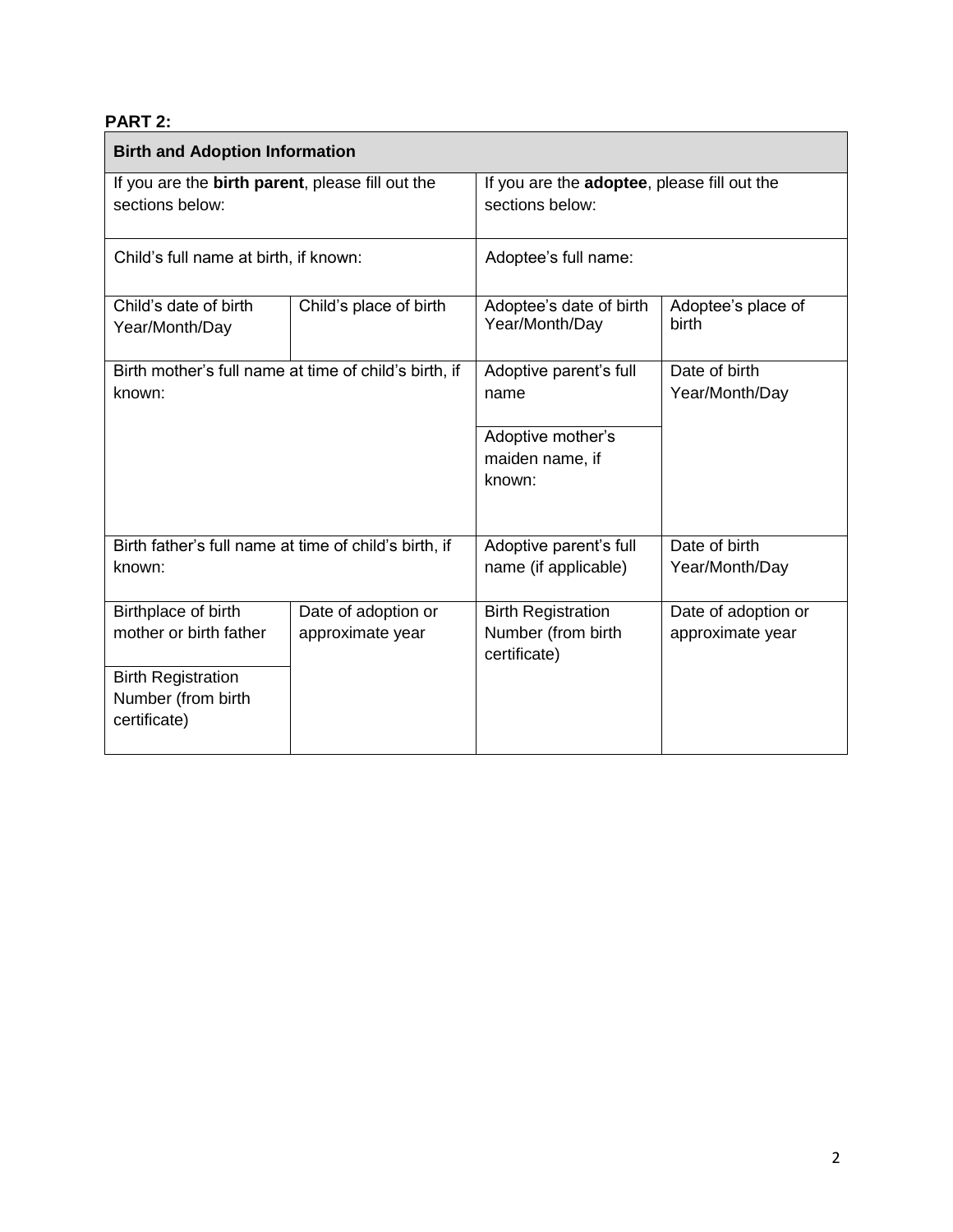### **Declaration**

I understand and acknowledge the following:

- The Statement of Original Registration of Birth cannot be released until after the adoptee has turned 19.
- If a disclosure veto exists against the release of identifying information, that information will be removed from the Statement of Original Registration of Birth.
- If a contact preference has been filed, the fully-identifying Statement of Original Registration of Birth may be released to me, but I must first agree to follow the terms of the contact preference by signing an agreement with Post Adoption Disclosure Services.
- Names or other identifying information of the adoptive parent(s) will not be provided to me.

 $\overline{\phantom{a}}$  , and the contribution of the contribution of the contribution of the contribution of the contribution of the contribution of the contribution of the contribution of the contribution of the contribution of the

 $\overline{\phantom{a}}$  , and the contribution of the contribution of the contribution of the contribution of the contribution of the contribution of the contribution of the contribution of the contribution of the contribution of the

Signature Date **Date** 

Signature of witness Date Date Date

If your information changes, contact Post Adoption Disclosure Services to update your file

**ID that is included:**  $\Box$  Driver's licence  $\Box$  Passport  $\Box$  Birth Certificate  $\Box$  Other \* Remember to have a witness verify your photocopied identification documents